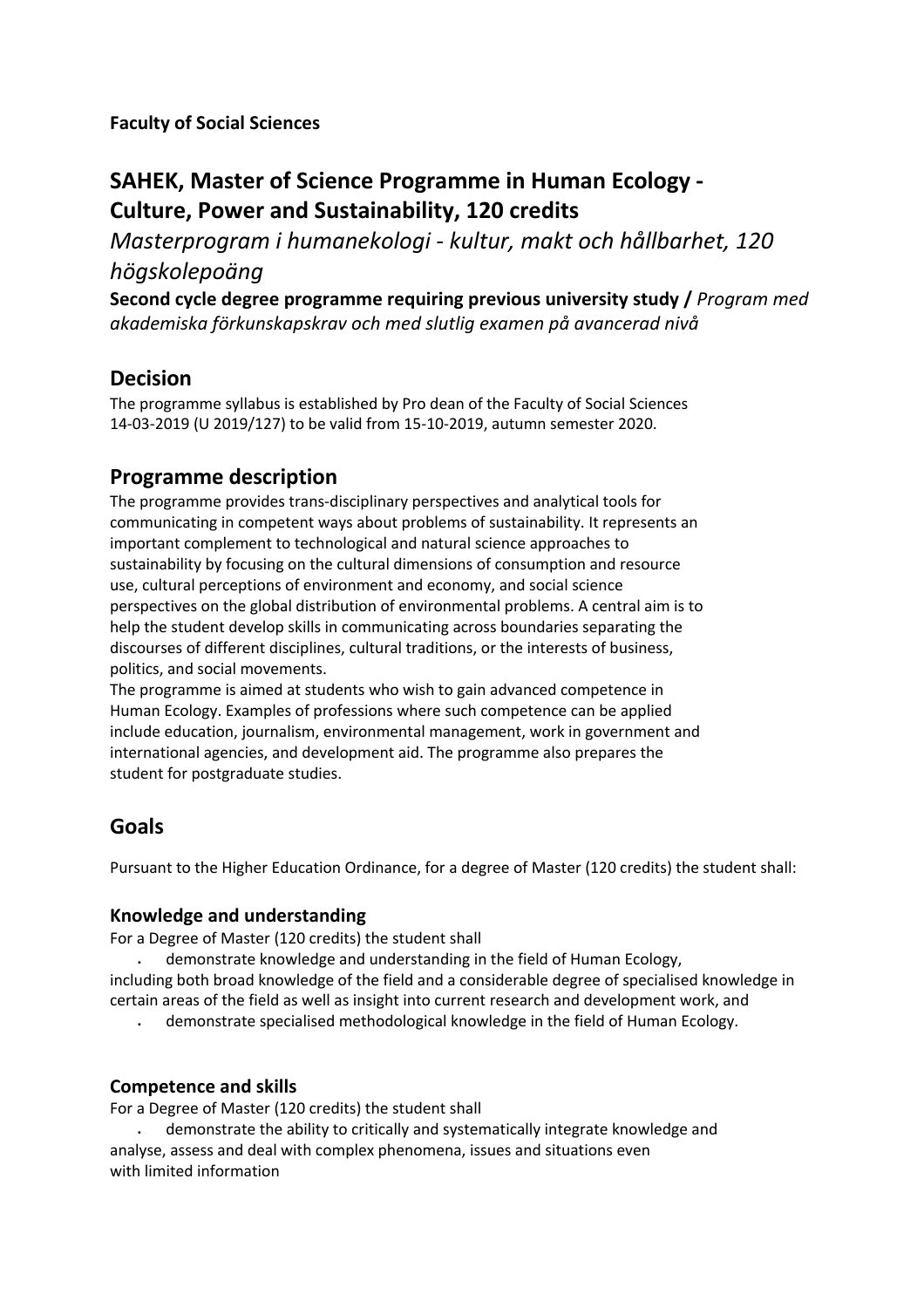• demonstrate the ability to identify and formulate issues critically, autonomously and creatively as well as to plan and, using appropriate methods, undertake advanced tasks within predetermined time frames and so contribute to the formation of knowledge as well as the ability to evaluate this work

• demonstrate the ability in speech and writing both nationally and internationally to clearly report and discuss his or her conclusions and the knowledge and arguments on which they are based in dialogue with different audiences, and

• demonstrate the skills required for participation in research and development work or autonomous employment in some other qualified capacity.

#### **Judgement and approach**

For a Degree of Master (120 credits) the student shall

• demonstrate the ability to make assessments in the field of Human Ecology informed by relevant disciplinary, social and ethical issues and also to demonstrate awareness of ethical aspects of research and development work

• demonstrate insight into the possibilities and limitations of research, its role in society and the responsibility of the individual for how it is used, and

• demonstrate the ability to identify the personal need for further knowledge and take responsibility for his or her ongoing learning.

*In addition to the outcomes stated in the Higher Education Ordinance, for a degree of Master of Science (120 credits) with a major in Human Ecology the student shall:*

• understand the human dimensions of problems relating to environment and resource management, particularly regarding how environmental problems are generated, interpreted, and negotiated in different cultural and historical contexts,

• understand how human consumption patterns, lifestyles, and identities interact with global economic processes and power structures, and how both consumption and its ecological consequences are distributed in the world,

• analytically distinguish between natural, cultural, and societal aspects of the conditions for human livelihood and resource management, and to discuss the relative significance of these aspects in specific contexts, and

• possess knowledge about scientific channels of communication, and be able to monitor the academic development within their field of study and employ referencing systems.

## **Course information**

The programme comprises a total of 120 credits, including a Master's thesis of 30 credits.

The first term begins with a profile course introducing the student to the main themes and issues of the programme. This is followed by courses in theory of science, where the student is stimulated to advance his or her academic thinking and deepen his or her understanding of how knowledge is produced and reproduced, and in research methods, which provides the student with the skills required for independent research.

The second term begins with another profile course directly related to the main theme of the programme. The profile course increases the students understanding and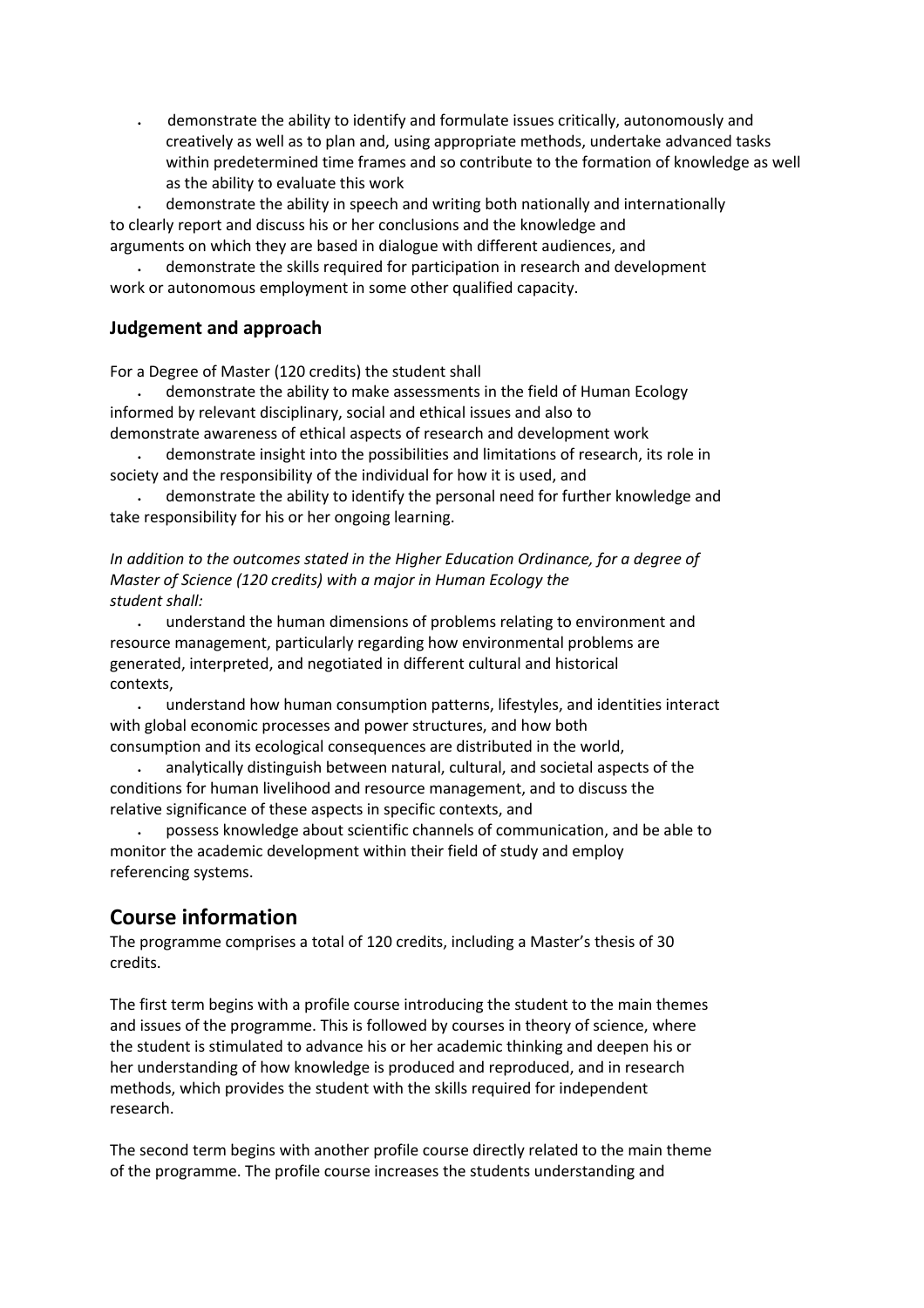knowledge of human ecology through deepening his or her comprehension of theories and current research. This is followed, in the second half of the second term, by courses in theory of science and research methods.

The third term consists of elective courses to be taken at Lund University or any other recognised university in Sweden or abroad. The courses are chosen with the approval of the student counselor, and enables the student to tailor the programme to suit his or her particular interests.

During the fourth and last term the student complete the programme by writing a thesis, which provides the student with the opportunity to demonstrate his or her understanding of theories, methods and argumentation.

The courses are studied in the following order:

• Culture, Economy, and Ecology, 15 credits (first half of the first term)

• Theory of Science and/or Research Methods, 15 credits (second half of the first term)

• Political Ecology, Crisis and Identity, 15 credits (first half of the second term)

• Theory of Science and/or Research Methods, 15 credits (second half of the second term)

- Elective courses, 30 credits (the third term)
- Master's Thesis, 30 credits (the fourth term)

### **Degree**

Degree of Master of Science (120 credits) Major: Human Ecology *Filosofie masterexamen Huvudområde: Humanekologi*

For a degree of Master of Science (120 credits) within the programme, the student must have passed the courses specified under "Course information" (or the equivalent courses at another higher education institution). Of the required 30 course credits in theory of science and research methods, at least 15 credits must be in research methods and 7.5 credits in theory of science.

## **Requirements and Selection method**

#### **Requirements**

To be eligible for the programme the applicant must have the equivalent of a Swedish Bachelor's degree with a major (i.e. at least 90 ECTS credits) in one of the following social sciences disciplines: Human Ecology, Anthropology, Sociology, Geography, Environmental Studies or equivalent.

A good command of English language both spoken and written, equivalent to EnglishB/6 (advanced) proficiency in the Swedish secondary system, is required. Equivalence assessments will be made according to national guidelines.

#### **Selection method**

The applicants estimated capacity to complete the programme is the primary criterion for selection. Students are selected on the basis of their previous study results (grades on courses and Bachelor's degree essay), proficiency in English and letter of intent.